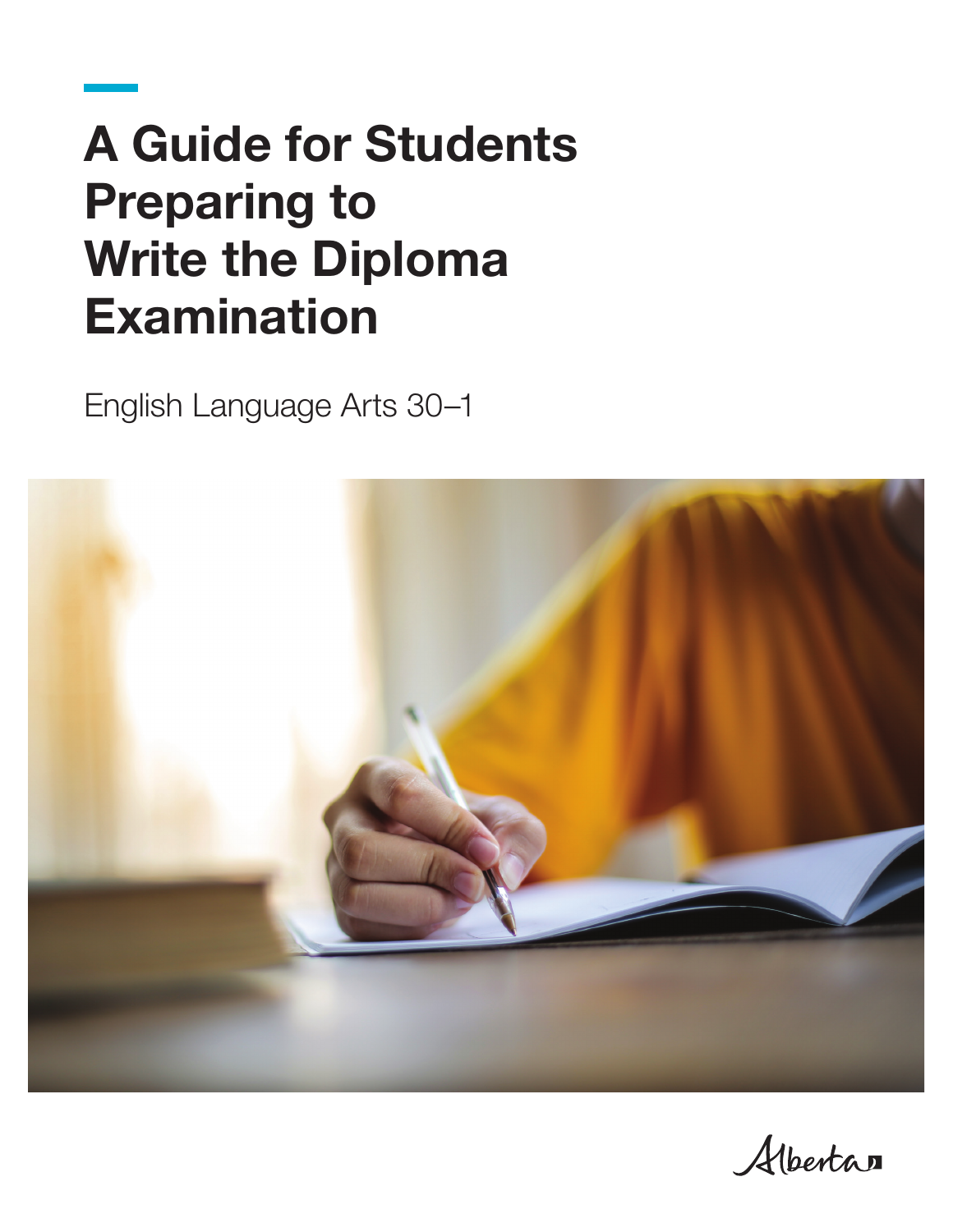| This document was written primarily for |  |
|-----------------------------------------|--|
| Students                                |  |
| Teachers                                |  |
| Administrators                          |  |
| Parents                                 |  |
| General Audience                        |  |

#### *A Guide for Students Preparing to Write the Diploma Examination English Language Arts 30–1*

L.

Distribution: This document is posted on th[e Alberta Education website.](https://www.alberta.ca/education.aspx)

© Copyright 2021, the Crown in Right of Alberta, as represented by the Minister of Education, Alberta Education, Provincial Assessment, 44 Capital Boulevard, 10044 108 Street NW, Edmonton, Alberta T5J 5E6, and its licensors. All rights reserved.

**Special permission** is granted to **Alberta educators only** to reproduce this document for educational purposes and on a non-profit basis.

Excerpted material in this document **shall not** be reproduced without the written permission of the original publisher (see credits, where applicable).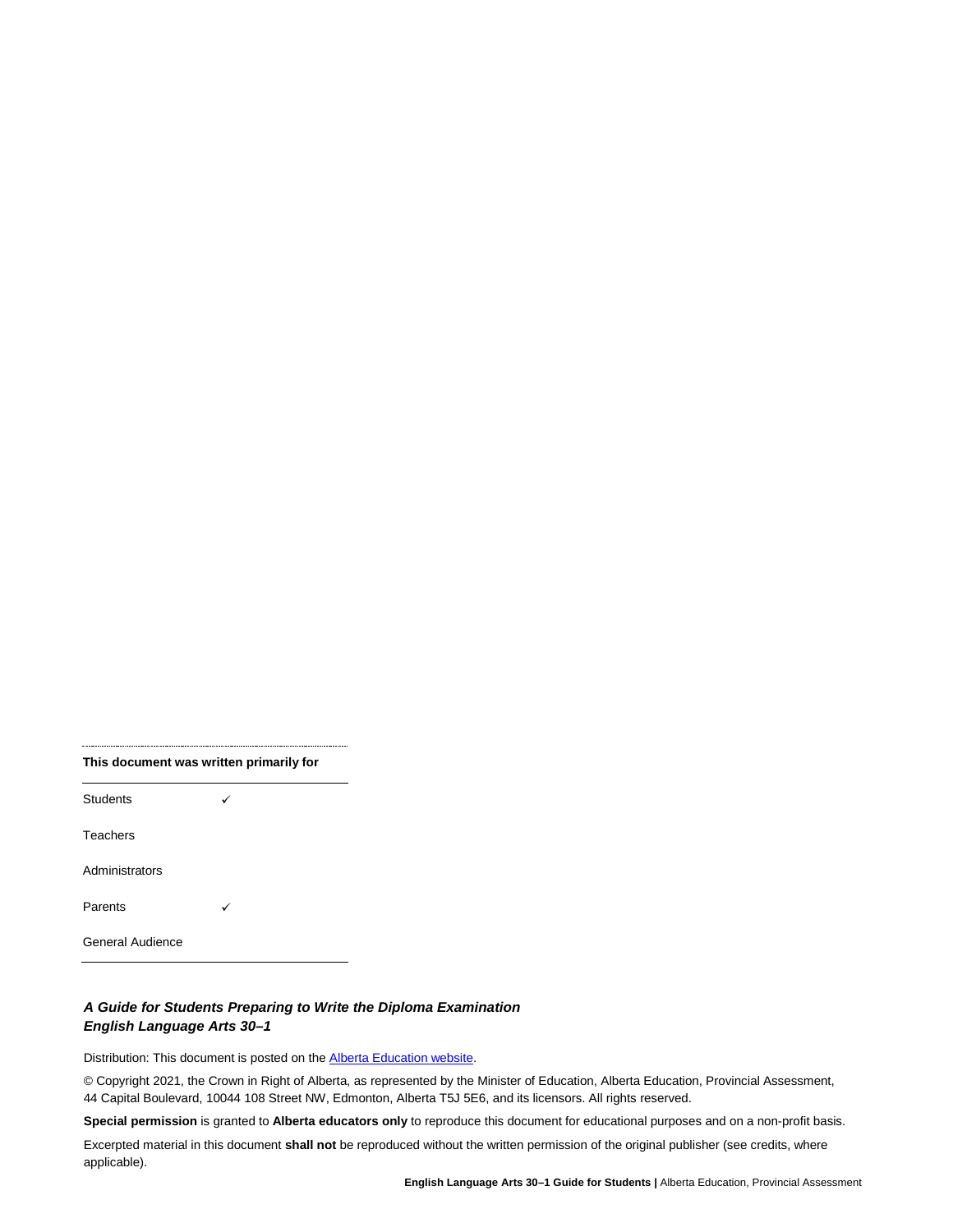# **Contents**

| Preparing for the English Language Arts 30-1 Diploma Examination 3                              |                |
|-------------------------------------------------------------------------------------------------|----------------|
| <b>Diversity</b>                                                                                | 3              |
| n Interpretation                                                                                | 3              |
| □ References                                                                                    | 3              |
| □ Reviewing                                                                                     | 4              |
| <b>U</b> Word Processing                                                                        | 4              |
|                                                                                                 |                |
|                                                                                                 |                |
| □ The Personal Response to Texts Assignment                                                     | 6              |
| Suggestions for Writing the Personal Response to Texts Assignment                               | $\overline{7}$ |
| <b>INSUFFICIENT Personal Response to Text Assignment</b>                                        | 8              |
| The Critical/Analytical Response to Literary Texts Assignment<br>$\Box$                         | 8              |
| <b>INSUFFICIENT Critical/Analytical Response to Text Assignment</b>                             | 9              |
| Suggestions for Writing the Critical/Analytical Response to Literary<br><b>Texts Assignment</b> | 9              |
| • Supporting Evidence                                                                           | 10             |
|                                                                                                 |                |
| <b>D</b> Multiple-choice Questions                                                              | 11             |
| □ Suggestions for Writing Part B: Reading                                                       | 12             |
|                                                                                                 |                |
|                                                                                                 |                |
|                                                                                                 |                |

Please note that if you cannot access one of the direct website links referred to in this document, you can find diploma examination-related materials on th[e Alberta Education website.](https://www.alberta.ca/ministry-education.aspx)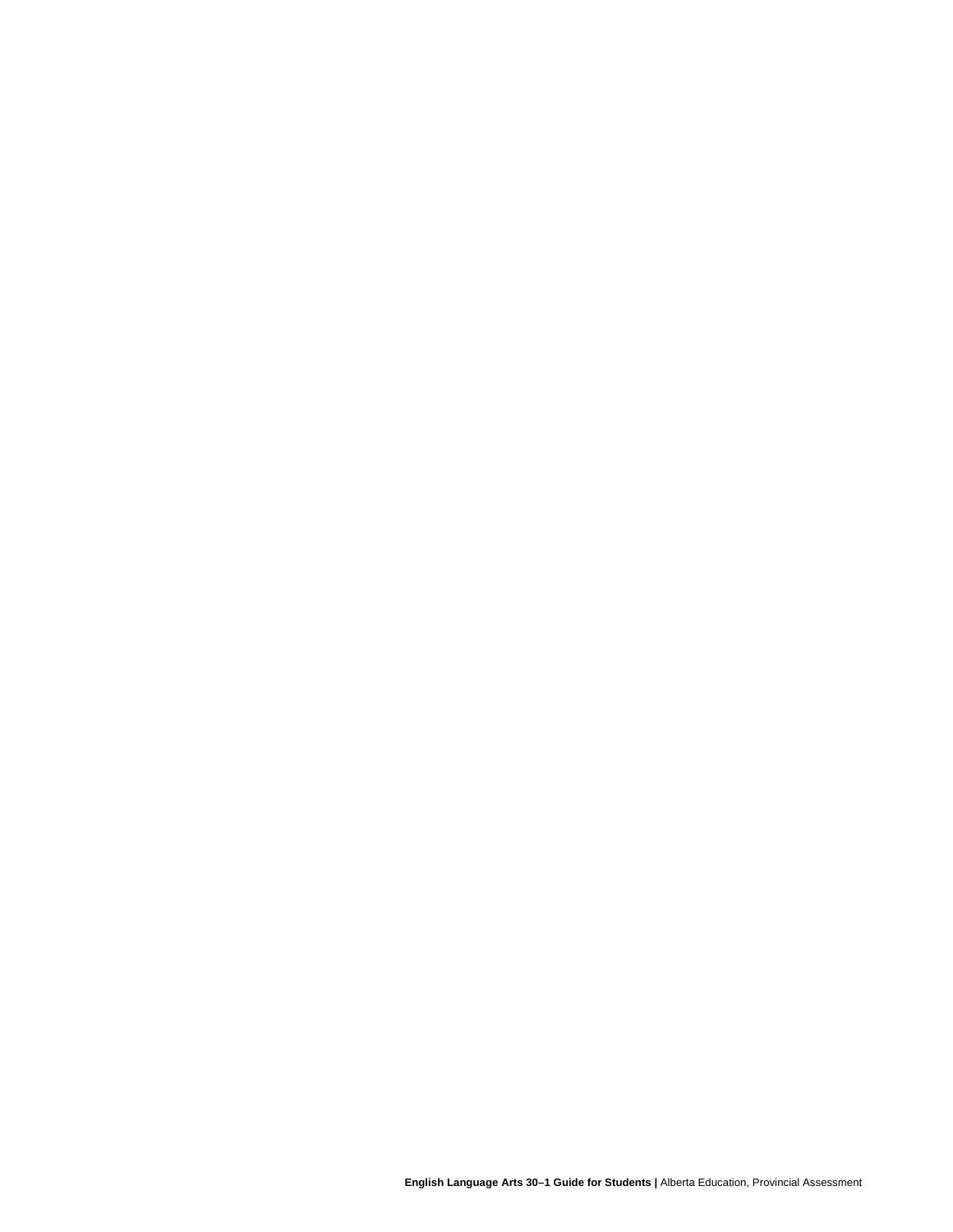This guide has been prepared by Provincial Assessment staff at Alberta Education. We develop the diploma exams and are involved in the assessment of thousands of high school students each year. The purpose of this guide is to provide students with information that will increase their likelihood of success on the diploma exams in English Language Arts 30–1.

Guides for Students for diploma-exam subjects other than English Language Arts 30–1, as well as additional materials on how to prepare for diploma exams, can be found on the **Alberta Education website**.

This guide and all other diploma examination-related materials produced by Provincial Assessment staff are identified with the following logo:

Alberta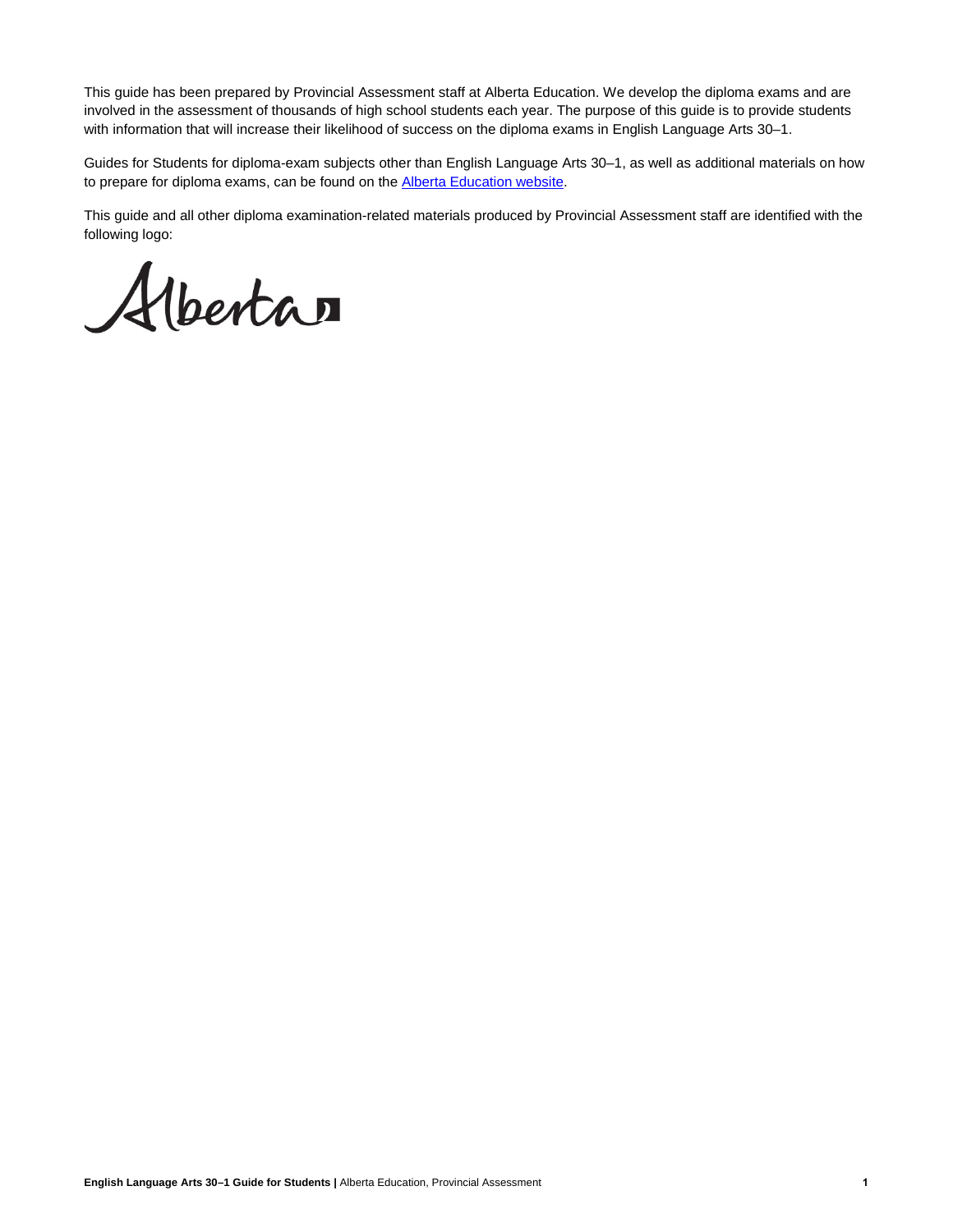# <span id="page-5-0"></span>**Understanding the Examination**

Your **school-awarded mark** is worth **70%** of your final course mark and the **diploma examination mark** is worth the other **30%** of your final course mark.

For the 2021-2022 school year, th[e weighting of diploma exams](https://www.alberta.ca/diploma-exams.aspx) will be temporarily changed to 10% and the school-awarded mark will constitute 90% of a student's final mark.

The *English Language Arts 30–1 Diploma Examination* has **two parts**. *Part A: Written Response* and *Part B: Reading* are each worth 50% of your total examination mark. You will write these two parts on different days during either administration.

| <b>Part A: Written Response</b>                                                                                                                                             | <b>Part B: Multiple Choice</b>                                                                                                                                                                             |
|-----------------------------------------------------------------------------------------------------------------------------------------------------------------------------|------------------------------------------------------------------------------------------------------------------------------------------------------------------------------------------------------------|
| Part A: Written Response consists of two assignments worth<br>50% of the total English Language Arts 30-1 Diploma<br>Examination mark.                                      | Part B: Reading contributes 50% of the total English<br>Language Arts 30-1 Diploma Examination mark. There are<br>reading selections in the Readings Booklet and 70<br>questions in the Questions Booklet. |
| Assignment I:                                                                                                                                                               |                                                                                                                                                                                                            |
| <b>Personal Response to Texts</b>                                                                                                                                           | <b>Time: 3 hours.</b> This examination was developed to be                                                                                                                                                 |
| Value 20% of total examination mark                                                                                                                                         | completed in 3 hours; however, you may take up to 6 hours<br>to complete the examination, should you need it.                                                                                              |
| <b>Assignment II:</b>                                                                                                                                                       |                                                                                                                                                                                                            |
| <b>Critical/Analytical Response to Literary Texts</b>                                                                                                                       |                                                                                                                                                                                                            |
| Value 30% of total examination mark                                                                                                                                         |                                                                                                                                                                                                            |
| <b>Time: 3 hours.</b> This examination was developed to be<br>completed in 3 hours; however, you may take up to 6 hours<br>to complete the examination, should you need it. |                                                                                                                                                                                                            |

Special accommodations are available to students. For more information, contact your school administration or counselling department.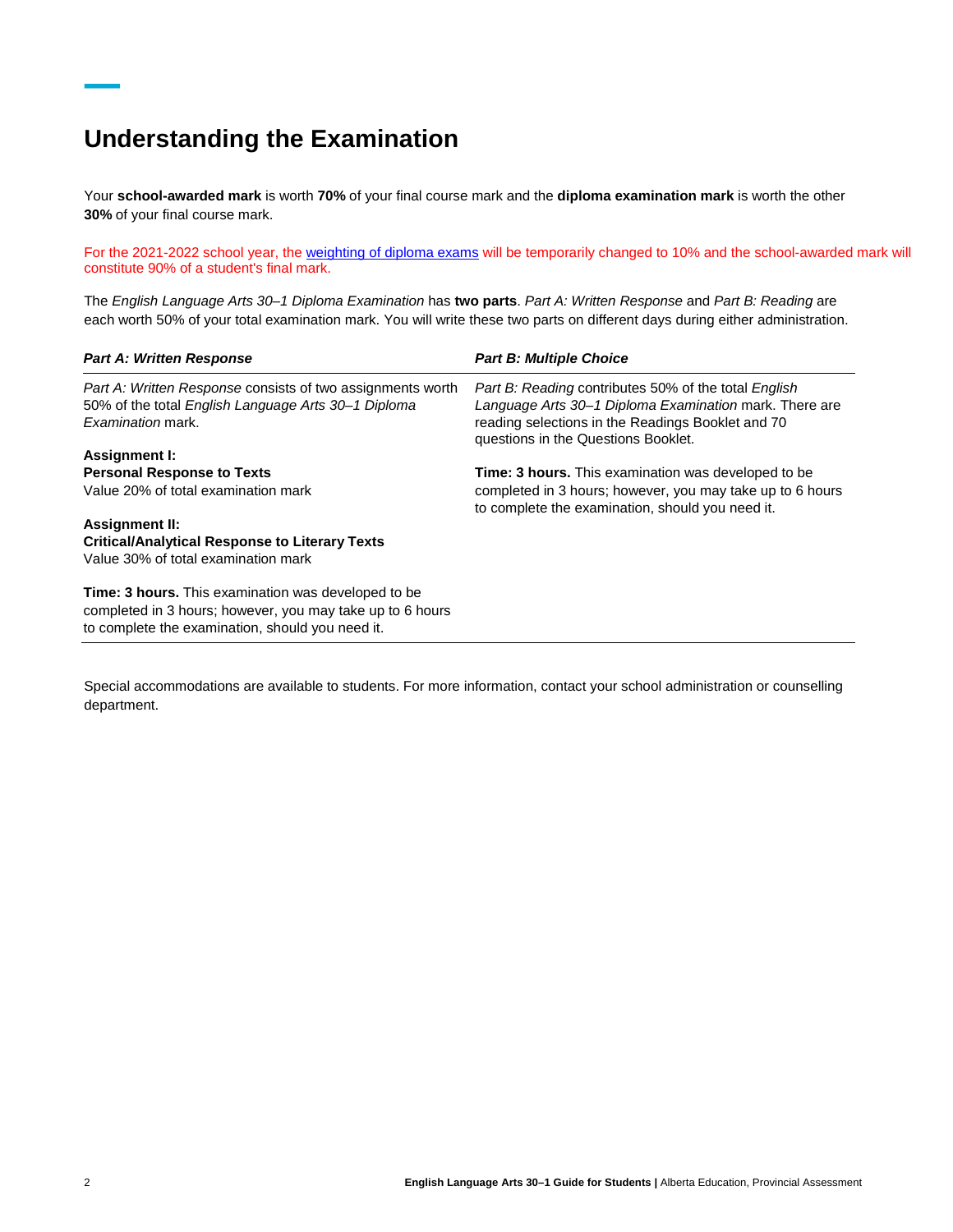# <span id="page-6-0"></span>**Preparing for the** *English Language Arts 30–1 Diploma Examination*

The most effective way to prepare for your diploma examination is to be actively involved in all aspects of your English Language Arts 30–1 classroom experience. Use every opportunity in your coursework to develop effective reading, writing, and communication skills.

# <span id="page-6-1"></span>**Diversity**

In addition to the literary texts you are studying in your English Language Arts 30–1 course, explore and enjoy a variety of other texts, such as novels, nonfiction books, articles, essays, poems, songs, films, theatrical productions, and visual texts. Exposure to diverse reading experiences increases your competence and confidence when responding to reading selections that you will see for the first time in both parts of the diploma examination. Reading challenging material regularly is also one of the most effective ways to increase your vocabulary. As well, hearing, seeing, and experiencing literary texts presented in a variety of contexts, such as audio books or online materials, can enhance your comprehension. Reading a poem out loud to hear the ideas within it may also help you to appreciate its meaning. Viewing live stage productions will help you to become familiar with the conventions, techniques, and devices of the theatre.

## <span id="page-6-2"></span>**Interpretation**

Develop your own interpretation of a literary text. When you are reading, viewing, or listening to a literary text, ask yourself what ideas the writer or text creator intended to communicate. Ask yourself how textual elements, such as character, motivation, conflict, irony, point of view, setting, and stylistic techniques, are used to create a particular effect and to convey meaning. Pay attention to details that communicate thoughts or feelings, and consider how specific details contribute to the theme and provide insight into the choices and motives of the characters. The habit of forming your own interpretations and positions on issues that arise from text study will prepare you to explore a topic presented in an examination. Having the confidence to express your ideas about the theme of a literary text, for example, will help you to create a strong controlling idea or unifying effect for your written responses as well as improve your ability to analyze and assess controlling ideas in Part B of the diploma examination.

## <span id="page-6-3"></span>**References**

Develop the habit of using reference material, such as a dictionary, thesaurus, and writing handbook. As you extend your vocabulary, you extend your capacity to recognize nuance and to communicate your understanding. Before looking up a word in a dictionary, see if you can define it through context clues and your knowledge of prefixes, suffixes, roots, and derivatives. After looking up a word, ensure that you understand its meaning before you use it in your writing. In addition to a dictionary, a thesaurus can offer you a wide range of word choices. Using an authorized writing handbook as a resource throughout the year can also assist you with your writing.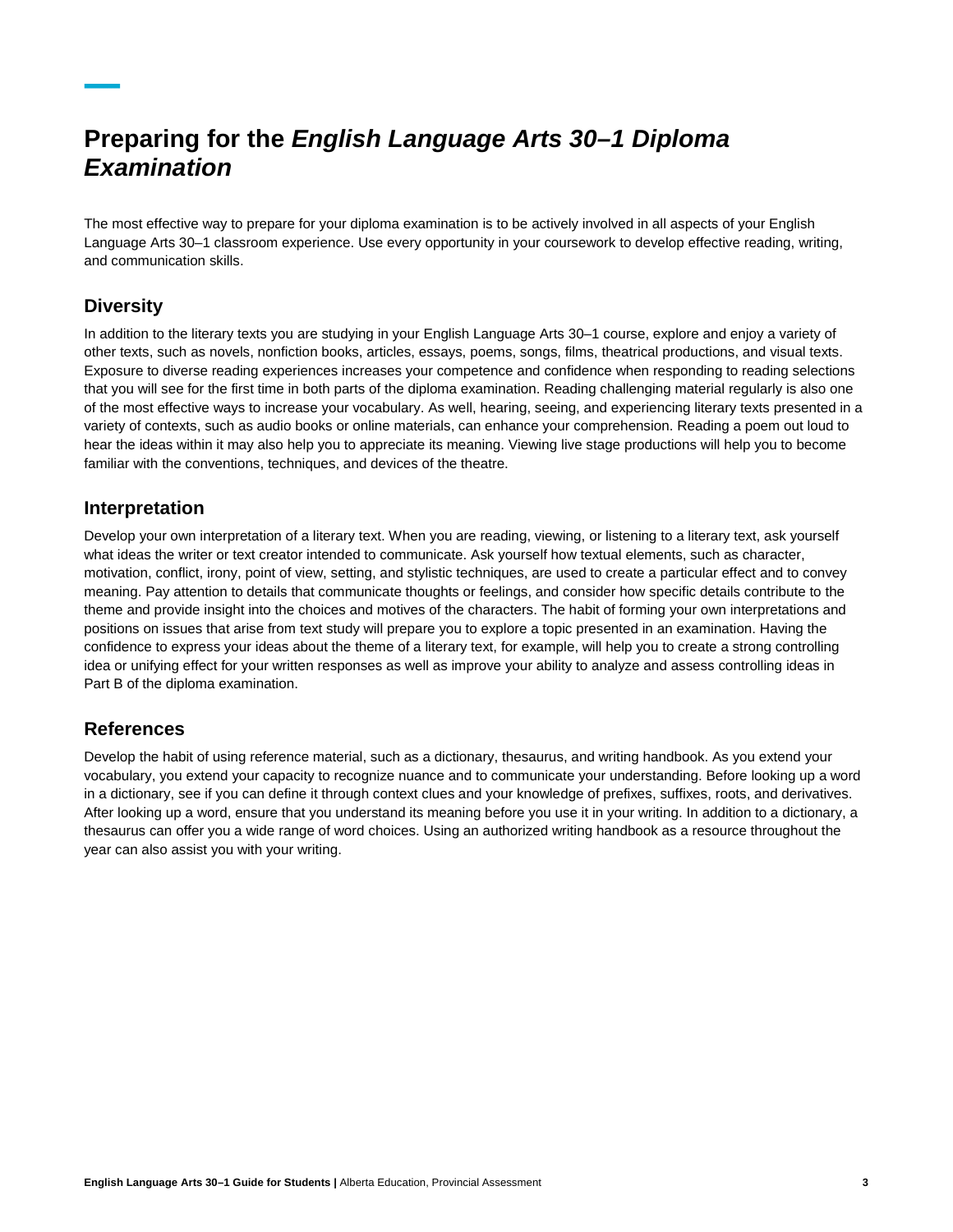Seven writing handbooks are authorized for use during the administration of *Part A* of the diploma examination:

- *A Canadian Writer's Guide* (J. Finnbogason and A. Valleau), second edition only
- *A Canadian Writer's Reference* (D. Hacker)
- *Checkmate: A Writing Reference for Canadians* (J. Buckley)
- □ *English Language Arts Handbook for Secondary Students* (Alberta Education)
- Fit to Print: The Canadian Student's Guide to Essay Writing (J. Buckley)
- *The St. Martin's Handbook for Canadians* (A. Lunsford et al.)
- *The Writing Process* (Q. Gehle et al.)

With the exception of *A Canadian Writer's Guide*, any edition of these texts is acceptable for use during *Part A*. The *St. Martin's Handbook for Canadians* and *The Writing Process* are out of print but may be available in some high schools.

You may use all three of these **print** references—an English and/or bilingual dictionary, a thesaurus, and an authorized writing handbook—during the administration of *Part A*. However, you must develop the skills necessary to use these reference tools effectively and efficiently; otherwise, they may be of little assistance to you during the examination. You may **not** use any reference books during the administration of *Part B*.

# <span id="page-7-0"></span>**Reviewing**

**Become familiar with the format** of the *English Language Arts 30–1 Diploma Examination* by reviewing the 2021–2022 *[English Language Arts 30–1 Information Bulletin](https://www.alberta.ca/writing-diploma-exams.aspx#toc-3)*, which is available on the Alberta Education website. Practising the sample assignments will give you confidence and help you to manage your time during the examination. Active involvement in your English Language Arts class is the most effective exam preparation. Documents such as *[Examples of the Standards for](https://www.alberta.ca/writing-diploma-exams.aspx#toc-2) [Students' Writing](https://www.alberta.ca/writing-diploma-exams.aspx#toc-2)* from previous examinations provide valuable resources. They demonstrate the standards for first-draft writing expected of you by the end of your English Language Arts 30–1 course. Note that the sample responses in these documents have been provided for **illustrative purposes only**. If you use sections from these responses when writing *Part A*  of the diploma examination, you will be guilty of plagiarism and will be in breach of examination regulations.

*[Released Items](https://www.alberta.ca/writing-diploma-exams.aspx#toc-3)* from *Part B* of the diploma examination are available on the Alberta Education website.

## <span id="page-7-1"></span>**Word Processing**

Not all schools or designated writing centres allow for the use of word processors for *Part A* (only) of the diploma examination: speak to your English Language Arts 30–1 teacher or contact a designated writing centre for more details. If you use a word processor, make sure that you know how to use its features effectively. **Do not rely on the word processor to correct your mistakes.** For example, on a recent examination, a student wrote "I believe that the poet's ability to be extinct gives the poem an everlasting quality," when the student intended to say "I believe that the poet's ability to be **distinct** gives the poem an everlasting quality." Because extinct was on the computer's list of possible words, the spell-checker did not help the student to avoid this unfortunate error.

#### **Important**

- $\Box$  It is your responsibility to print and staple your final written response to the designated pages in the examination booklet.
- $\Box$  It is your responsibility to verify that the final printed hard copy of your writing is accurately and completely printed and stapled to the booklet.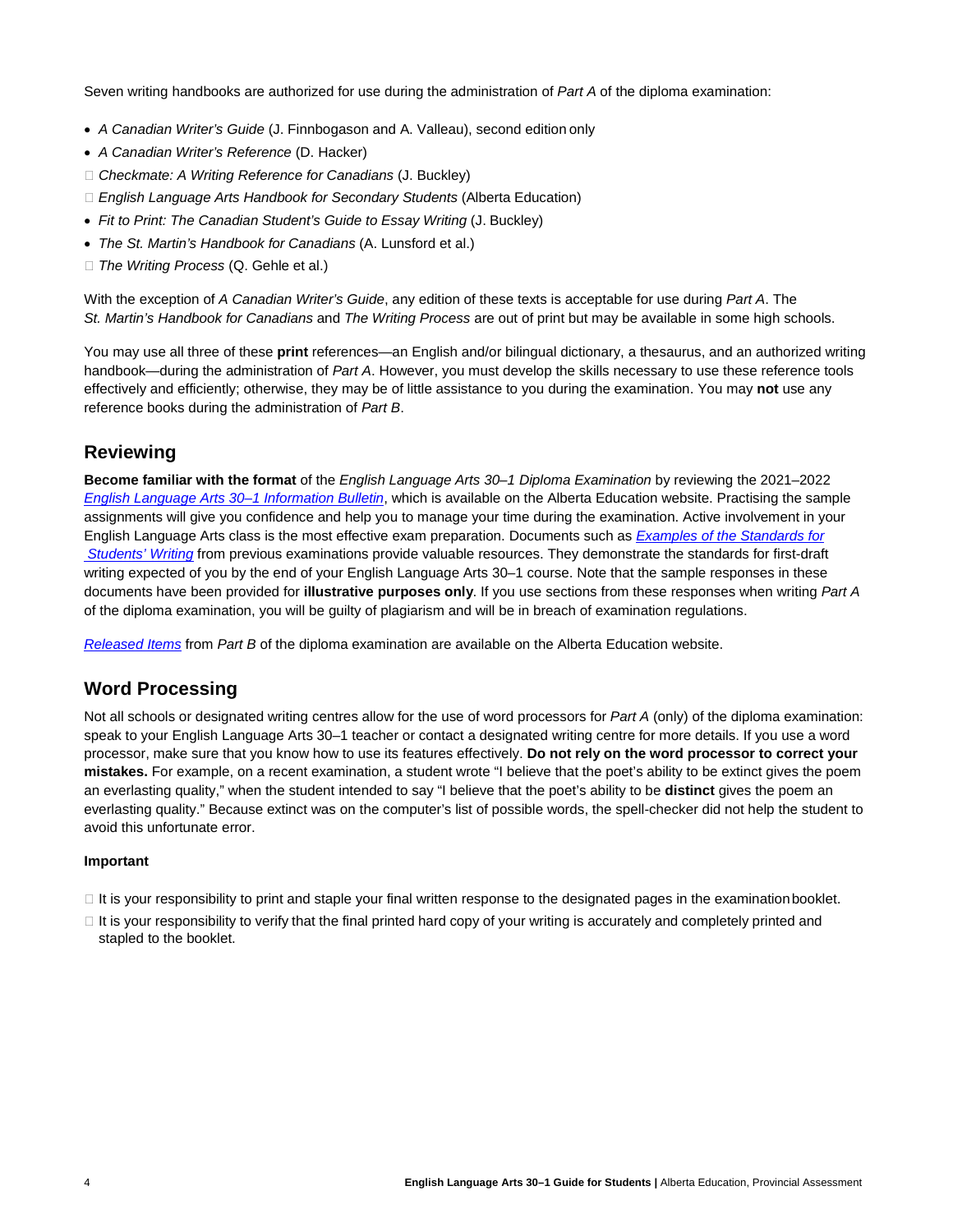# <span id="page-8-0"></span>**Paper Reduction Initiative**

Lined pages are not included in the *Part(ie) A* written-response examination booklets for the humanities diploma examinations listed below:

- English Language Arts 30–1
- English Language Arts 30–2
- Français 30
- □ French Language Arts 30
- Social Studies 30–1 (French and English)
- Social Studies 30–2 (French and English)

The *Part(ie) A* examination booklets contain designated pages on which all students are to staple their written responses, whether handwritten or word-processed. Students who handwrite their responses are to do so using loose lined pages distributed to them along with their examination booklets. Students who write their responses using computers should continue to print their responses on white paper.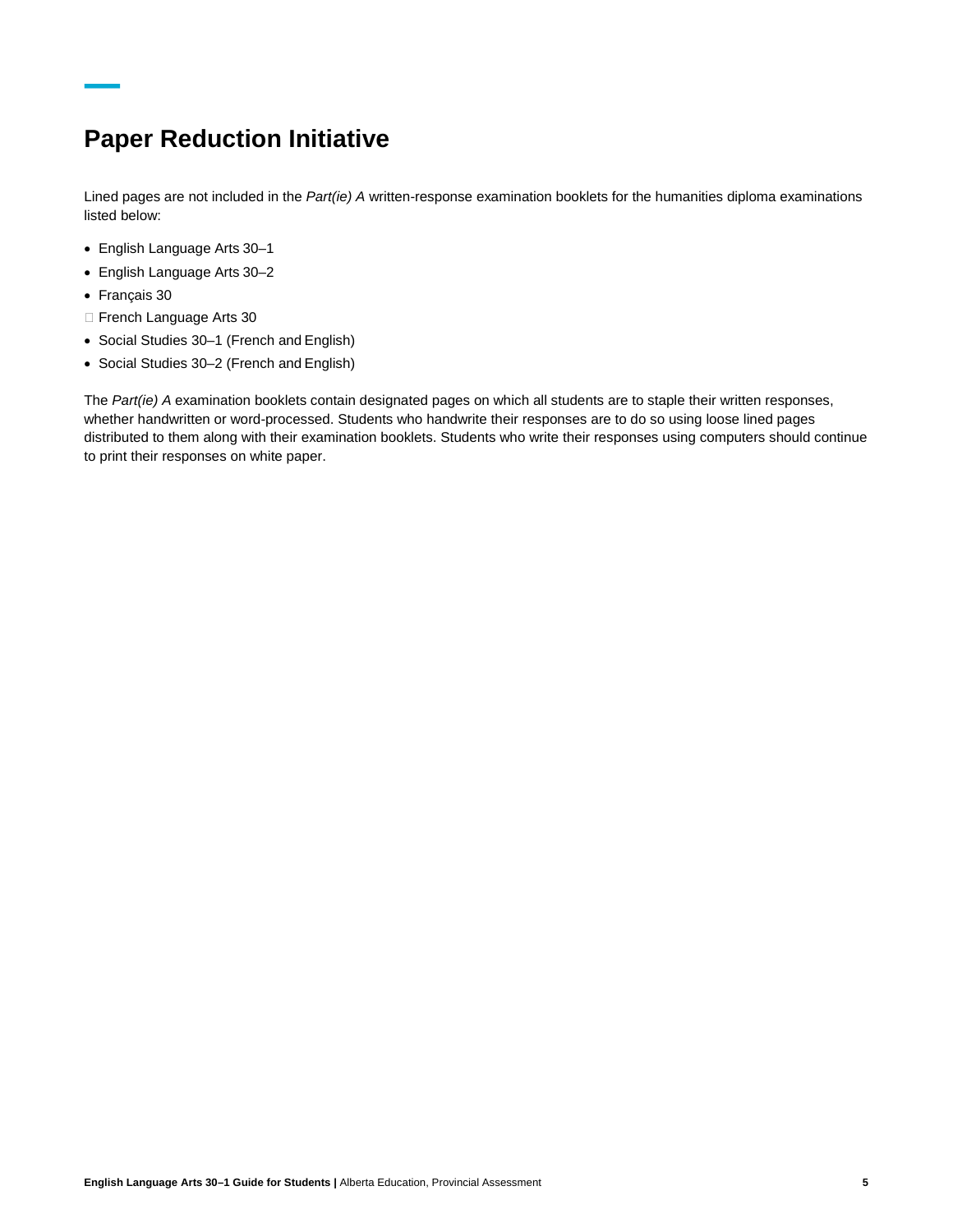# <span id="page-9-0"></span>**Requirements of** *Part A: Written Response*

**Understanding the writing requirements** for *Part A* of the diploma examination is an essential part of your preparation. As well, make sure that you are familiar with the **scoring categories and scoring criteria** listed in the *[English Language Arts](https://www.alberta.ca/writing-diploma-exams.aspx#toc-3) [30–1 Information Bulletin](https://www.alberta.ca/writing-diploma-exams.aspx#toc-3)*, which is available on th[e Alberta Education website. A](https://www.alberta.ca/education.aspx)n understanding of the scoring criteria may help you to fulfill the writing tasks. Experienced English Language Arts 30–1 teachers use the scoring criteria to mark your examination.

Teacher-markers are familiar with both the texts provided in the examination and the literary texts chosen by students in the Critical/Analytical Response to Literary Texts Assignment. You are expected to write thoughtfully about the assignment topic and one or more of the texts in the Personal Response to Texts Assignment and the literature you use to support your ideas in the Critical/Analytical Response to Literary Texts Assignment. Express your thoughts clearly, and support them with relevant references and examples. Avoid merely repeating—without any focus, discussion, or direction—the topic, details, or quotations from a text. Try to communicate ideas that are meaningful to you.

Each assignment has a suggested time limit, and a suggested word count range. You may use each of these as a guideline when responding to each written-response assignment. The suggested word count range is not a cap, and you are not expected to hand count your words if you provide a handwritten submission.

To improve your writing, use all the time available to

- □ **read** the assignments carefully
- □ **identify** the ideas and/or impressions that are meaningful to you and that are relevant to the assignment
- **plan** your response thoughtfully before beginning to write
- **consider** carefully whether or not you are clearly and effectively communicating your ideas to the reader, and make any necessary revisions

## <span id="page-9-1"></span>**The Personal Response to Texts Assignment**

The Personal Response to Texts Assignment requires you to explore a given thematic topic in response to texts provided. Texts will include visual text(s) and any combination of poetry, fiction, and/or nonfiction. A brief comment relating the texts to the thematic topic will be provided. The assignment is to write about what these texts suggest to you about *the topic presented*.

Select a prose form that is appropriate to the ideas you want to express and that will enable you to effectively communicate your ideas to the reader. Do **not** use a poetic form. Support and develop your response with reference to *one or more of the texts* and to your previous knowledge and/or experience. You may respond from a personal, creative, and/or analytical perspective. Make a careful and purposeful choice when selecting a prose form and a perspective because your choices determine the set of expectations that the markers will have as they assess the success of your presentation. Choose a prose form from the ones that you have practised and mastered in your English Language Arts 30–1 course.

The time suggested to complete the Personal Response to Texts Assignment is **approximately 45 to 60 minutes and the suggested word count range is 600–1200 words**. Be sure to give yourself an appropriate amount of time for planning and revision.

The Personal Response to Texts Assignment is worth 20% of the total examination mark (parts A and B combined) and is assessed according to two scoring categories: **Ideas and Impressions** and **Presentation**, each worth 10% of the total examination mark. This assignment also introduces you to the thematic context of the Critical/Analytical Response to Literary Texts Assignment.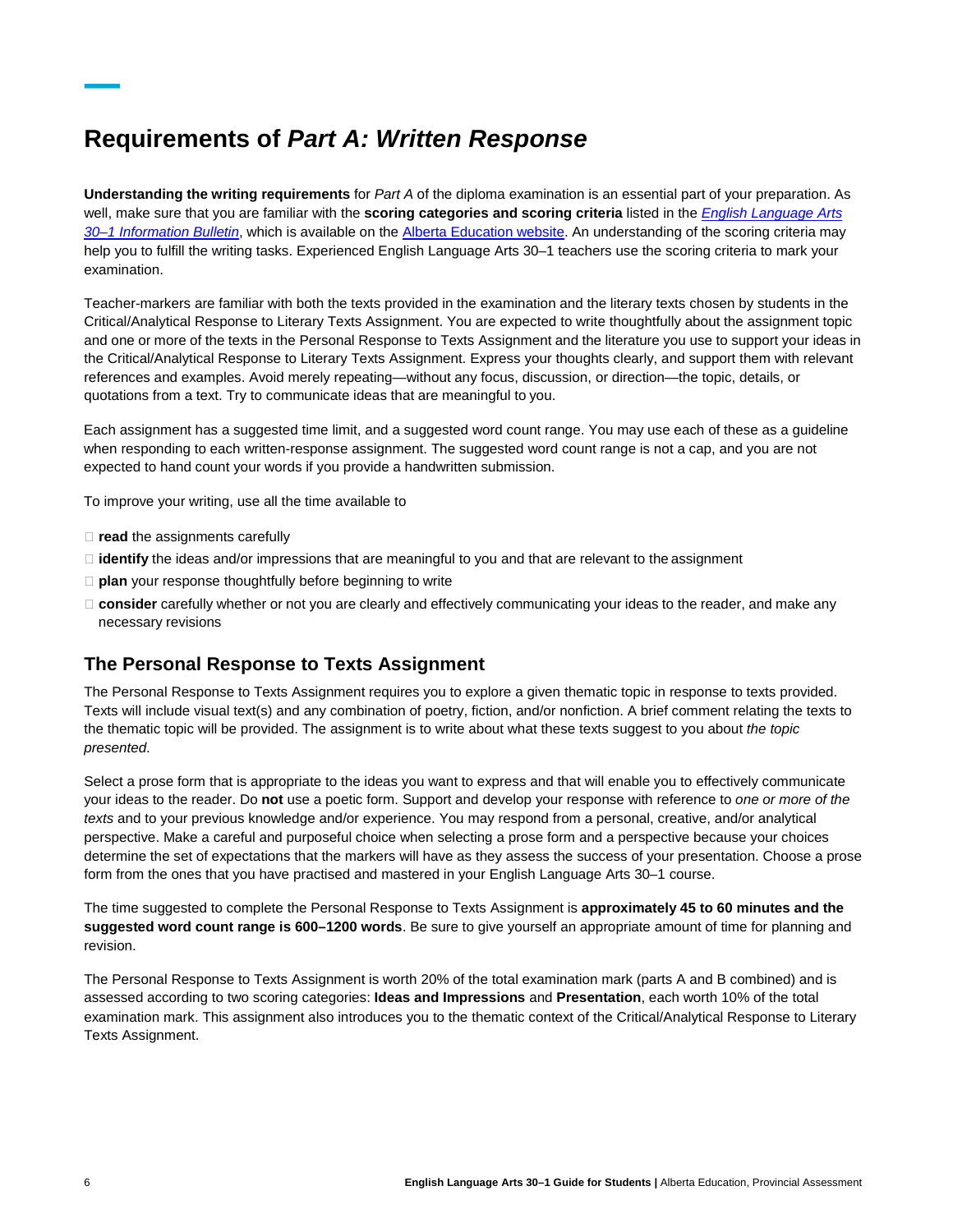### <span id="page-10-0"></span>**Suggestions for Writing the Personal Response to Texts Assignment**

Because the Personal Response to Texts Assignment is thematically connected to the Critical/Analytical Response to Literary Texts Assignment, read and reflect upon both assignments before you begin the first assignment.

As you read the texts provided, consider all titles, captions, commentary, and footnotes. This information may help you to understand the texts and their contexts. Choose a planning strategy that is effective for the ideas that you want to communicate.

#### **You are expected to reflect upon and explore ideas and impressions prompted by texts provided in the examination and the assignment topic.**

When considering which of the provided prompting texts to explore, select the text that is most relevant to your own ideas about the topic. Your composition will be assessed on the basis of your ability to relate the topic to your ideas and impressions formed by the reading of a text or texts and to your previous knowledge and/or experience. Compositions that do not demonstrate a connection to one or more of the texts provided in the examination OR that do not address the topic presented in the assignment are assessed as **Insufficient**. A response assigned an Insufficient, for any reason, receives a score of zero in all scoring categories.

There is no prescribed answer or approach to the Personal Response to Texts Assignment.

#### **As you read and reflect upon each text, ask yourself the following questions:**

- $\Box$  What ideas, feelings, or impressions does the text communicate to me about the topic?
- $\Box$  What details in the text create and convey these ideas, feelings, or impressions?
- $\Box$  What have I experienced or learned that is relevant to my ideas, feelings, or impressions of the topic and/or thetext?
- $\Box$  What ideas and support will allow me to compose the most effective response to the topic?
- $\Box$  How might these texts relate to one another, my ideas, and the topic?

Because students' responses to the Personal Response to Texts Assignment vary widely—from philosophical discussions to personal narratives to creative approaches—you will be asked to identify the connection between the texts, the topic, and your response in the *Initial Planning* section of the assignment. You also will be asked to identify what controlling idea you intend to explore and how it addresses the topic.

Having confidence in what you are writing about will enhance the creation of your writing voice. Trust your ideas. Use your time effectively. Use the *Initial Planning* section to identify your connections to the prompting text(s) and to indicate how your response will address the question.

If your response is clear, focused, organized, on topic, and supported with reference to the text or texts provided and to your previous knowledge and/or experience, you have done all that you can to be successful. **Remember**, you need respond only to one text, but the connection to the text must be clear to your audience.

#### **When considering the prose form that will best communicate your ideas, ask yourself the following questions:**

 $\Box$  What prose form will allow me to communicate my ideas and impressions most effectively?

- What prose forms have allowed me to communicate successfully in my English Language Arts 30–1 course? Have I mastered a creative approach? Or, are my skills better suited to a personal or analytical composition in the context of a timed test?
- □ What prose form will best suit the ideas I want to present to the audience?
- $\Box$  How can I use language and develop my ideas effectively?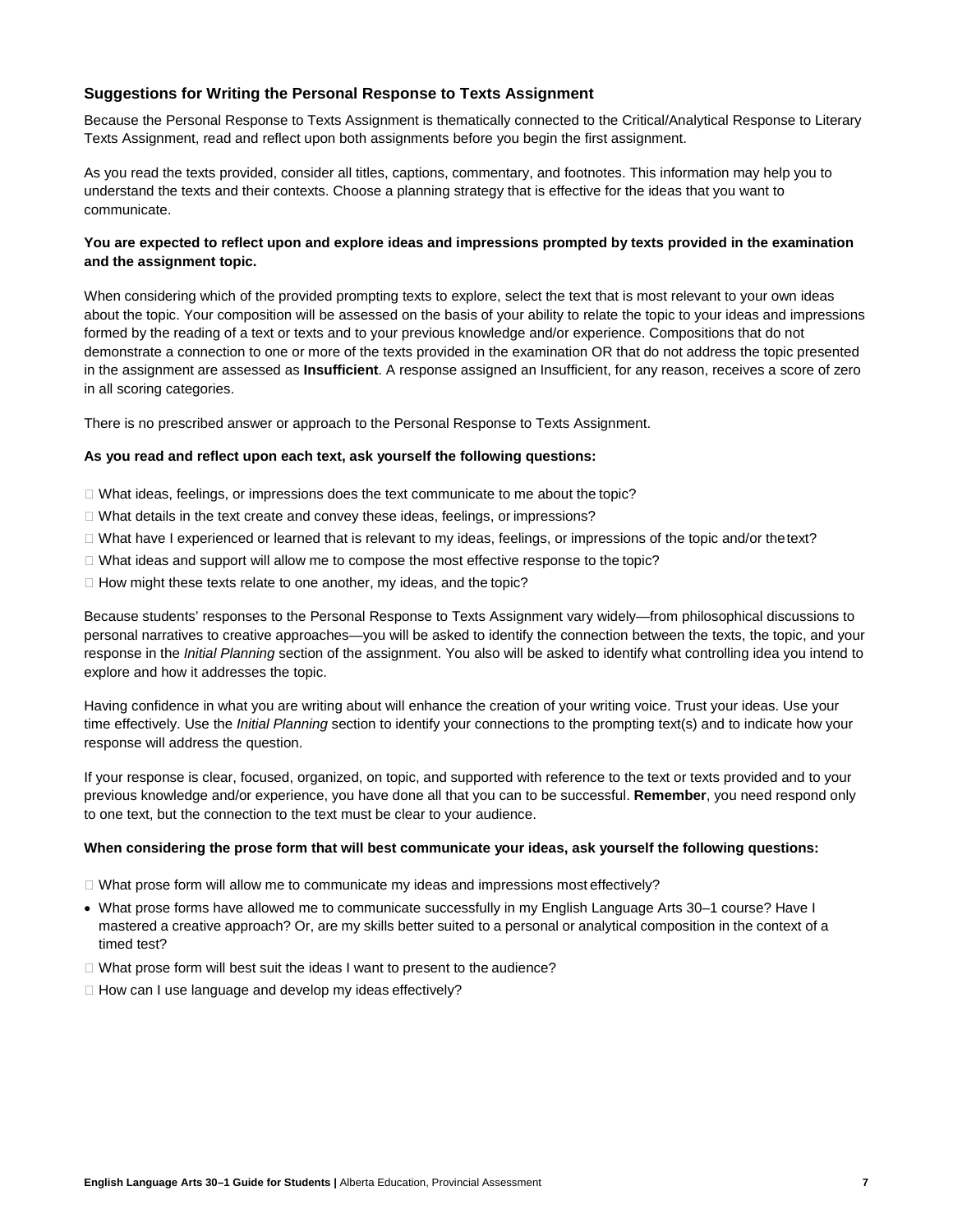## <span id="page-11-0"></span>**INSUFFICIENT Personal Response to Text Assignment**

#### **Compositions that provide no evidence of an attempt to fulfill the task presented in the assignment are assessed as Insufficient. Insufficient is a special category. It is not an indicator of quality.**

Compositions are assigned an Insufficient when

- $\Box$  the student has responded using a form other than prose, OR
- $\Box$  the student has written so little that it is not possible to assess Ideas and Impressions, OR
- $\Box$  there is no evidence that the topic presented in the assignment has been addressed, OR
- there is no connection between the text(s) provided in the assignment and the student's response, OR
- $\Box$  there is no evidence of an attempt to fulfill the task as presented in the assignment.

A composition will also be assessed as Insufficient if the student uses a poetic form. Being assessed as Insufficient means your response will receive a score of zero for Ideas and Impressions and for Presentation.

## <span id="page-11-1"></span>**The Critical/Analytical Response to Literary Texts Assignment**

The Critical/Analytical Response to Literary Texts Assignment asks you to demonstrate your understanding of a literary text (or texts) that you have studied in detail in your English Language Arts 30–1 course. The assignment is a further exploration of the topic introduced in the Personal Response to Texts Assignment. Pay close attention to the wording of the topic for the Critical/Analytical Response to Literary Texts Assignment. Because it is **not identical** to that of the Personal Response, you need to consider the way(s) in which the thematic context has been reframed for a more specific focus. **You are expected to write about how the assigned topic is reflected in the ideas developed by the text creator.** You are expected to write a thoughtful, well-developed composition in which you synthesize your thinking about both the assigned topic and your interpretation of your chosen text. Your composition will be assessed on the basis of your ability to express your understanding of the literary text, to relate that understanding of the text to the assigned topic, and to support your ideas with evidence from your chosen text.

**In this assignment, you must focus your composition on a text or texts** *other than* **those provided in the examination.**  Compositions that refer only to the texts provided in the examination or that make no reference to literature studied are assessed as **Insufficient**. A composition will also be assessed as **Insufficient** when so little has been written that it is not possible to assess Thought and Understanding and/or Supporting Evidence, or the marker can discern no evidence of an attempt to address the assigned topic or to fulfill the writing task presented in the assignment.

When considering which text to discuss, **select a literary text that you have studied thoroughly, that you know well, that**  is meaningful to you, and that is relevant to the assigned topic. Texts which have literary merit and complexity of theme and style provide you with the opportunity to produce a persuasive critical/analytical response that contains insight and substance. If you choose a text that has not been studied in-depth in the classroom or that lacks literary merit and complexity, you reduce your chances of producing a critical/analytical response that will meet the standard for the *English Language Arts 30–1 Diploma Examination.*

The time suggested for you to complete the Critical/Analytical Response to Literary Texts Assignment, including time for *Personal Reflection on Choice of Literary Text(s)*, is **approximately 1½ to 2 hours and the suggested word count range is 800–1600 words**.

The Critical/Analytical Response to Literary Texts Assignment is worth 30% of your total examination mark (Parts A and B combined) and is assessed according to five scoring categories: **Thought and Understanding** and **Supporting Evidence**  (each worth 7.5% of your total examination mark) and **Form and Structure**, **Matters of Choice**, and **Matters of Correctness**  (each worth 5% of your total examination mark). A response assigned an Insufficient, for any reason, receives a score of zero in all categories.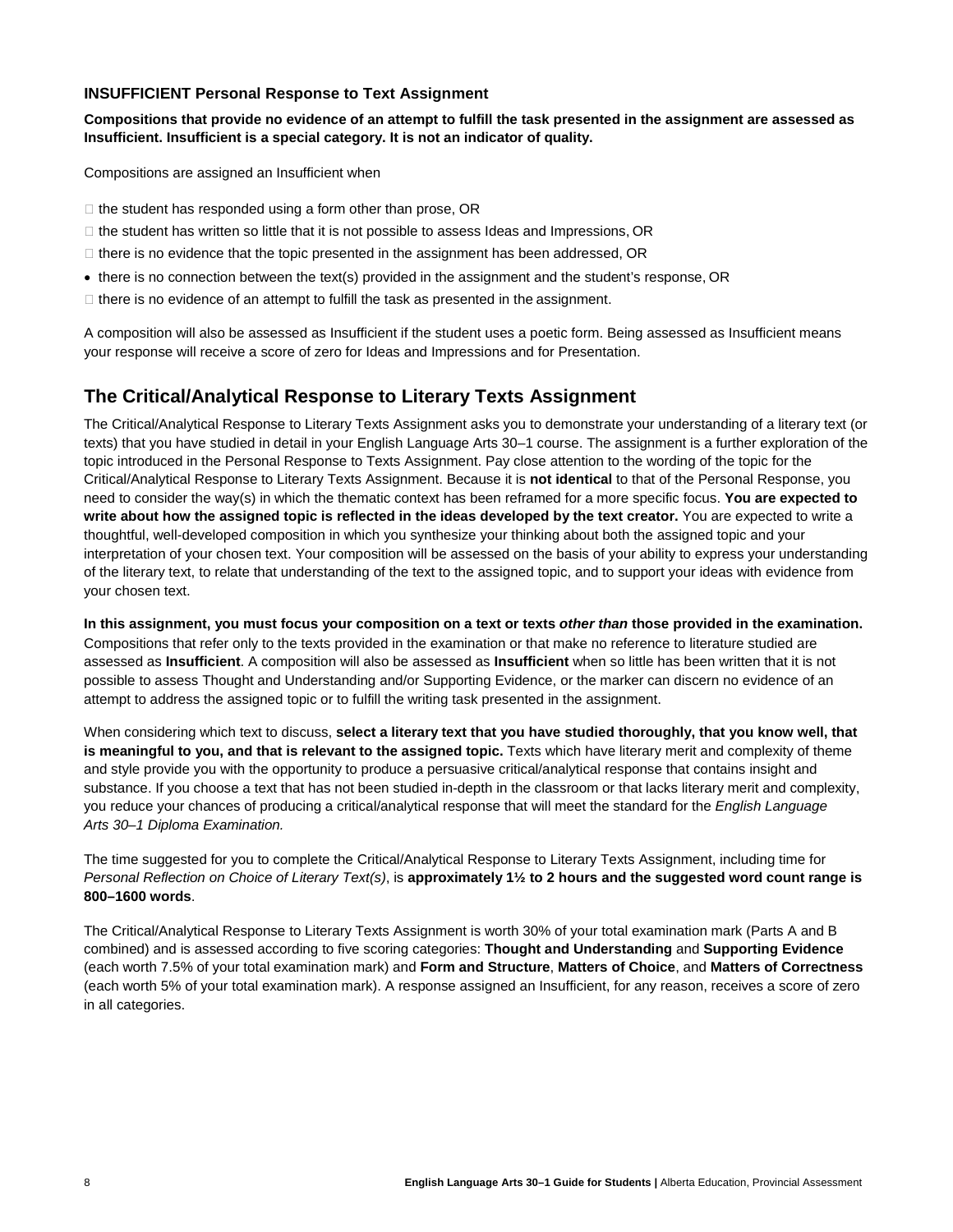## <span id="page-12-0"></span>**INSUFFICIENT Critical/Analytical Response to Text Assignment**

Compositions are assigned an Insufficient when

- $\Box$  the student has written so little that it is not possible to assess Thought and Understanding and/or Supporting Evidence, OR
- $\Box$  no reference has been made to literature studied, OR
- $\Box$  there is no evidence that the topic presented in the assignment has been addressed, OR
- $\Box$  the only literary reference present is to the text(s) provided in the first assignment, OR
- $\Box$  there is no evidence of an attempt to address the assigned topic or to fulfill the task presented in the assignment.

#### <span id="page-12-1"></span>**Suggestions for Writing the Critical/Analytical Response to Literary Texts Assignment**

Be sure that your selection and treatment of the literary text reflect and develop the assigned topic in enough detail to sustain a thorough discussion of both the topic and the text at the English Language Arts 30–1 level. You must be able to provide sufficient significant and relevant supporting evidence from your chosen text to illustrate your ideas logically and persuasively. Your discussion must demonstrate the depth of your understanding of the literature as well as your response to it. (See Appendix A of this guide for a short list of texts that students often use on diploma examinations.)

If you choose to support your ideas with more than one text, make sure that each text purposefully supports and develops the unifying or controlling idea in your response. As well, state clearly your reasons for using more than one text in the *Initial Planning* section and/or in your response itself. A general guideline is to provide equal treatment of each text that you reference. **Consider carefully why you are examining a second text before you make it part of your response**.

Remember, markers do not read student responses written on literary texts they do not know well. Be cautioned, however, that choosing texts that are rarely studied in English Language Arts 30–1 classrooms may make it challenging for the examination manager to find markers who are familiar with such texts during any given marking session. In the *Initial Planning* section, identify the text that you will discuss in your response. Use the *Personal Reflection on Choice of Literary Text(s)* part of the *Initial Planning* section to clarify your reasons for choosing the literature you have identified. Markers will consider the ideas presented in the *Personal Reflection on Choice of Literary Text(s)* when considering the effectiveness of your ideas and supporting evidence.

The *Personal Reflection on Choice of Literary Text(s)* is intended to help you to clarify the ways in which the topic is addressed by the text you select. As you reflect, you may become more confident, or you may decide your initial choice restricts your ability to discuss the topic or does not provide sufficient supporting evidence for an effective discussion. Use your time efficiently to allow for time both to plan and to write a **prose composition** using supporting evidence from a literary text that addresses the topic and demonstrates your detailed understanding.

When planning, carefully consider your controlling idea or how you will create a strong unifying effect in your response. Develop your ideas in a manner that will effectively communicate your literary interpretation and understanding to the reader. Your supporting evidence must relate clearly to the topic and support your literary interpretation. Use only those events, circumstances, or details that support or enhance your discussion.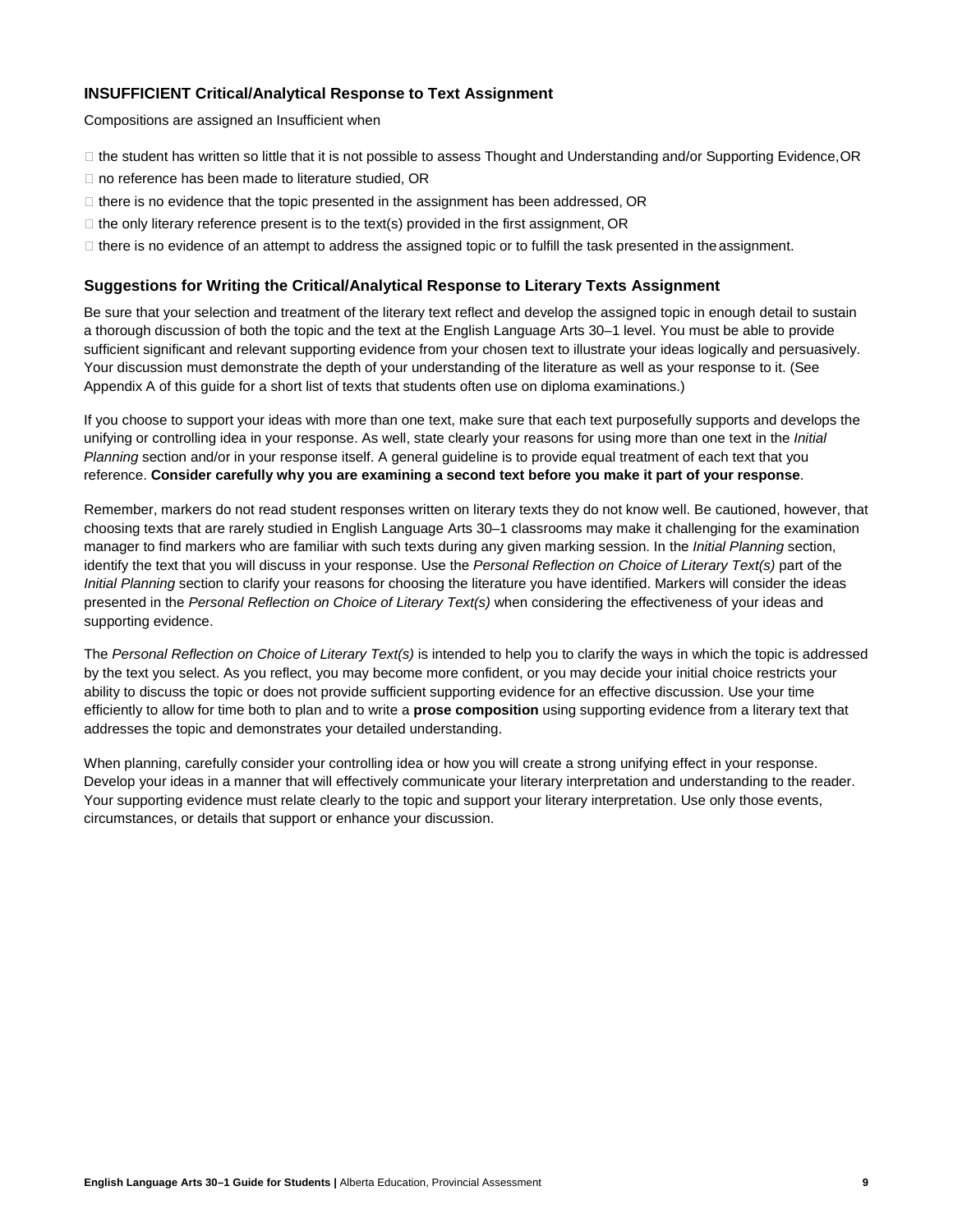## <span id="page-13-0"></span>**Supporting Evidence**

**Do not merely retell the sequence of events in the text.** Show that you have deliberately chosen support to reinforce your ideas. Make sure that your evidence accurately represents the literary text. Carefully integrated supporting evidence, such as quotations or paraphrases, will show the reader that you appreciated the significance of the literary text you have chosen. However, supporting evidence—while it is a significant requirement of the assignment—does not speak for itself. The function of evidence is to illustrate or illuminate an idea that you have expressed in your own words and to provide opportunity for further analysis or discussion.

Generally, it is best not to quote from a text unless (1) the quotation lends greater authority to an idea than a paraphrase would or (2) the quotation is so significant or so emphatically stated that a paraphrase would not capture the eloquence of the text. Paraphrase whenever the exact words are not as important as the details they present. Practise the skillfull integration of supporting evidence, and refer to your English Language Arts handbooks for guidance regarding embedding quotations and avoiding plagiarism when you summarize or paraphrase.

You should be cautious about embedding lengthy quotations, footnotes, or references into first-draft writing because they often impede the unifying effect and the creation of an authentic voice. Providing bibliographic information or page references for your supporting evidence is not required in your response and may consume time you might use better in other aspects of your preparation for and writing of the examination.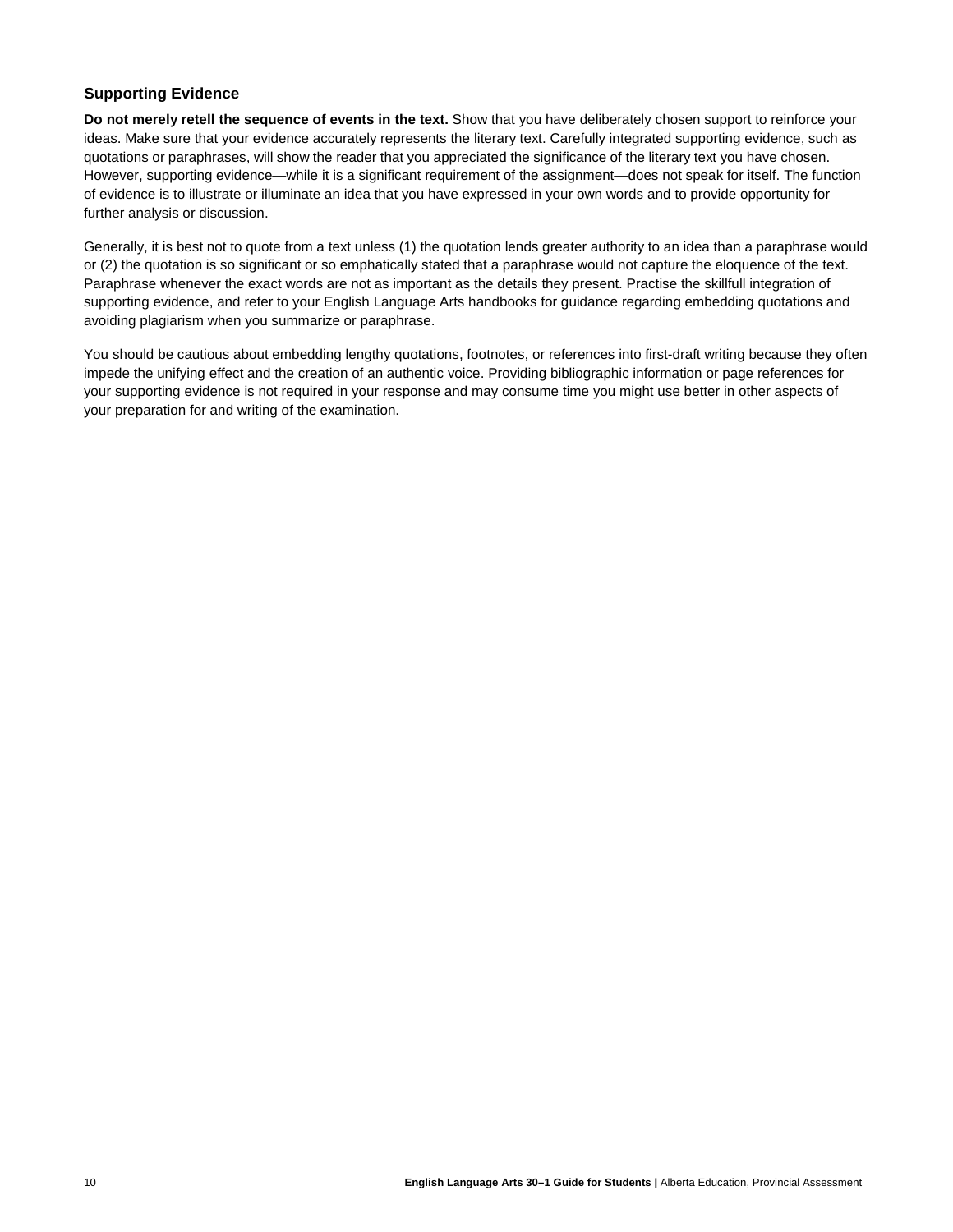# <span id="page-14-0"></span>**Requirements of** *Part B: Reading*

**Being able to demonstrate reading comprehension skills without the use of a dictionary or thesaurus** is essential for the *Part B: Reading* portion of the diploma examination. The reading examination requires you to draw on the understanding, knowledge, and skills that you have developed as a reader. Your critical reading and thinking skills—understanding of vocabulary; appreciation of tone and literary and rhetorical devices; understanding of the purpose and effect of a text creator's choices; and appreciation of the human experience and values reflected in the texts—will be assessed at the level of challenge appropriate for graduating English Language Arts 30–1 students.

In *Part B: Reading*, you will read selections from a variety of texts, such as fiction, nonfiction, poetry or song, visual texts, Shakespearean drama, and modern drama (including television or radio scripts or screenplays). The **reading selections are**  *not* **taken from the reading list for your course of studies.** Visual texts may be included within a written text to enhance the reading and to help you to establish context, and/or may be presented independently as a reading selection with questions. You may be asked to identify how elements of the visual text convey meaning, relate to the purpose of the text, or contribute to the total effect of the text.

You will read and answer multiple-choice questions about each reading selection. The questions ask you to assess and analyze thought, idea, tone, form, and technique in each selection and to discern how these elements, devices, and techniques communicate to the reader. A header will alert you when questions require you to consider more than one reading selection. If **linked readings and questions** have been included, you should read the passages and **answer the questions in the order in which they appear.**

## <span id="page-14-1"></span>**Multiple-choice Questions**

Questions for each reading relate to content, context, the writer's craft, and the characteristic features of a genre. For example, the set of questions on a poem will acknowledge the poetic aspects of that poem through the use of carefully chosen quotations that reflect effective patterns of sound, image, and meaning. Each set of multiple-choice questions is designed to move you through the reading selection in a sequential and helpful way.

The **initial questions** in a set will usually address the beginning of the reading and should alert you to important ideas or details that will help you to understand the whole text. For example, these questions could ask about a character's emotions or the impact of the setting or atmosphere.

The **middle questions** within a set address specific elements of the selection. For example, there could be questions regarding word meanings, figures of speech, the writer's tone, the effect of the writer's choices on the reader's impression, or details about characters, such as their motivation, behaviour, relationships, attitudes, traits, or conflicts.

The **last questions** in a set often require you to consider the reading selection as a whole. For example, they could be about the main idea, context, theme, controlling idea, writer's purpose, or intended audience.

**Linked questions** require you to consider specific elements of various reading selections, to consider several reading selections thematically, or to manage ideas and information from different reading selections collectively. For example, questions might ask you to focus on purpose and presentation, to identify similar or contradictory ideas, to assess sources for bias, or to assess the appropriateness of forming generalizations or inquiry/research questions. With multiple texts in combination or in sequence, you must maintain a critical awareness as you read.

**Evaluation questions** have words in **boldface type**, such as **most accurately**, **most strongly**, or **most clearly**. Boldface type is used within a question to emphasize what you must do to select an answer, such as choosing the best possible answer from the alternatives or choosing the one answer that stands out as an exception to the others. All of the alternatives (A, B, C, and D) may be, to some degree, correct. However, only one of the alternatives is the **best** response to the question, given the specific context of the reading selection and the writer's purpose. Always return to the text(s) to consider the specific details in context before you answer an evaluation question.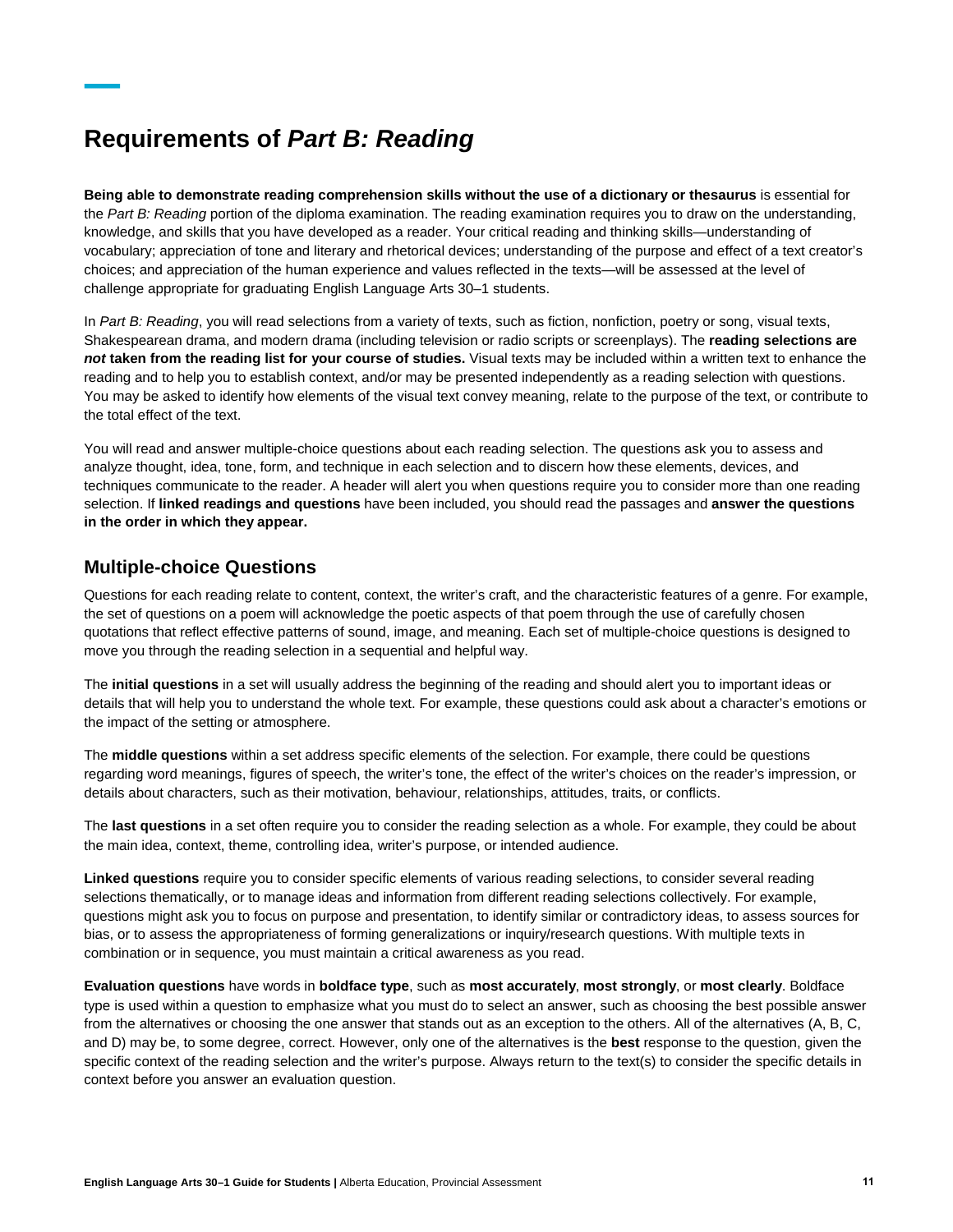# <span id="page-15-0"></span>**Suggestions for Writing** *Part B: Reading*

**Read the selections in order.** The sequential placement of passages is intended to help you. For example, an essay may describe the context in which the poem that follows it was created. In effect, reading one selection may inform your reading of another. Reading the selections in sequence will help you to understand what you must consider to answer the question.

**Read the entire selection before attempting the questions.** When you read each selection, consider the title, as well as any introductory comments, footnotes, and brief notes about the writer. This information can help you to understand the reading selection and may be required to answer one or more questions correctly. For example, the title of a selection may represent its main idea or theme. Introductory comments for a selection, written specifically for the examination, provide information about the context of the excerpt, the plot, or the relationships among characters. Footnotes or biographical notes can provide significant contextual information, clarification, or definitions that you need to understand the reading selection.

As you answer the questions, be sure that you understand what is being asked. Try to understand the meaning and tone of a selection before you examine the specific details of the questions. You may want to underline or highlight important aspects of the reading or of the questions to help you to stay focused. Questions require you to **focus on a key or directing word** to select the correct answer. For example, the question "What is the irony of John's humorous comment?" focuses on *irony*, not humour. As well, a question that asks the meaning of a word, such as irresolute, may require you to derive the meaning of the word from the context, where clues to the meaning will be found. For example, reconsidering the context of *irresolute* may reveal that the character in question was uncertain about what to do about his mother's request. This would lead you to choose the correct response *undecided* as the meaning of *irresolute*.

**Pay particular attention to factors in each question that will limit the number of possible correct answers.** When direct quotations are included in a question, use the line references provided and reread the quotation within its context in the reading. Make sure that you understand the significance of quotations in the context of both the question and the entire text. As well, when line numbers refer to a grouping of lines without specific quotations attached to them, make sure that you carefully consider the context of the entire reading before you choose your answer to the question. In each question, vocabulary is specifically chosen to guide you. Carefully consider keywords that direct the question, such as verbs and terminology, and keywords that identify characters' emotions and behaviours.

**Review the overall development of ideas in the reading and the content and progression of the questions.** Remember, the questions are designed to lead you through the selection and to highlight both specific and general characteristics of the content, style, tone, and structure of the selection. **Do not let yourself be intimidated** by selections that you think might be difficult. Students' responses to examination questions about Shakespeare's plays, for example, indicate that, for most students, these selections are actually not that difficult.

**Try to save enough time to go back to questions that you found difficult or were uncertain about.** Use all of your acquired reading skills to reconsider the question, its context, and the "answer." However, if you cannot think of a *valid* reason why you should change an answer, do not do so. Trust your instincts and your reading comprehension skills.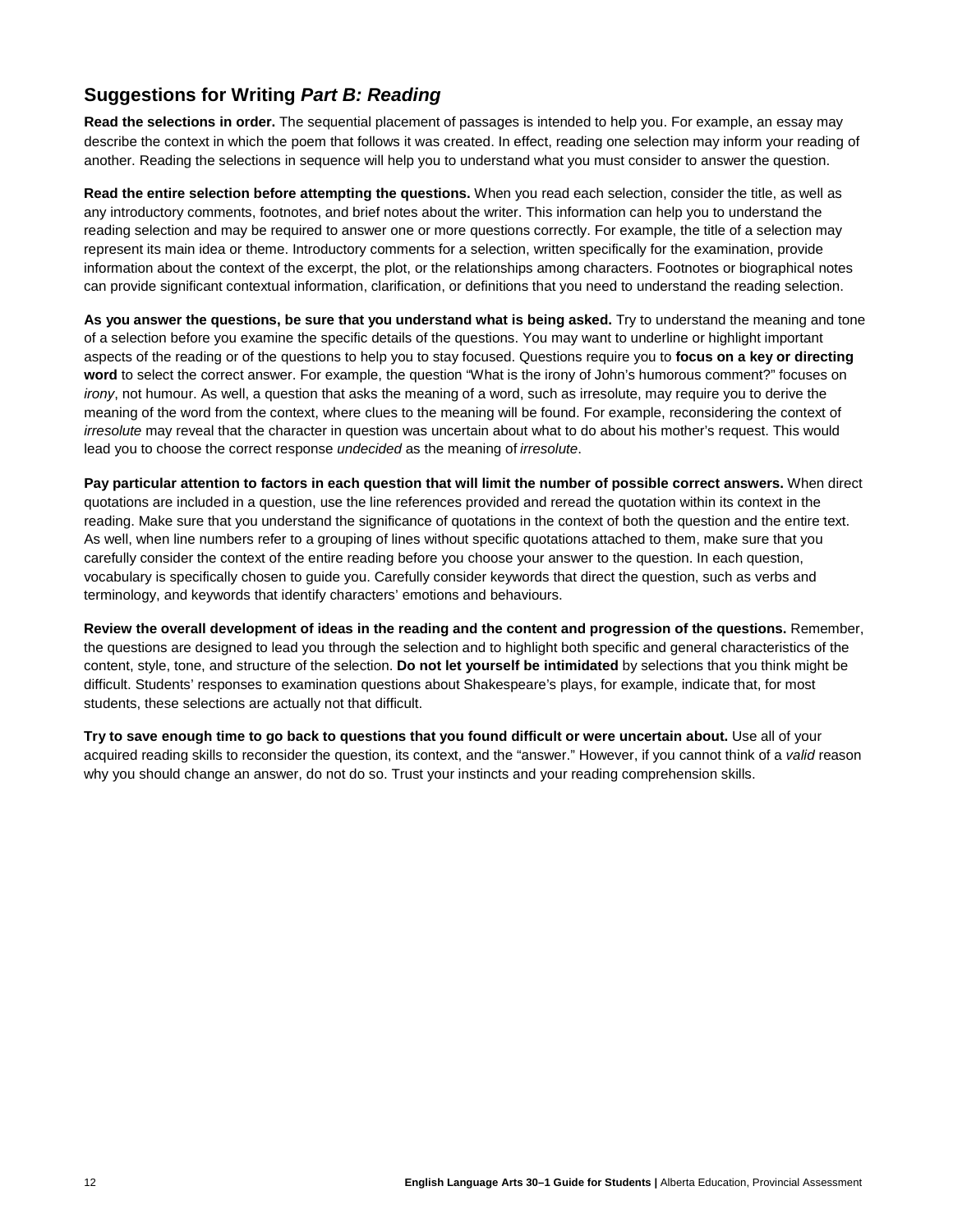# <span id="page-16-0"></span>**Reminders**

When writing *Part A: Written Response*,

- you **may** use the following **print references**: an English and/or bilingual dictionary, a thesaurus, and an authorized writing handbook
- $\Box$  take time to plan your response(s) and ensure that they address the assignment
- □ you must **identify the text(s) you will be discussing on the** *Initial Planning* **page of the Critical/Analytical Response to** Literary Texts Assignment. As well, write the title of your chosen literary text in the box provided on the back cover of the examination booklet.
- you may make **revisions** or corrections directly on your final copy
- □ you must ensure that you have stapled the final copies of your work to the appropriate pages of the examination booklet. If you leave the examination room with hard copies of your work, you will be violating examination regulations.

#### When writing *Part B: Reading*,

- you may **not** use any dictionaries or reference materials
- **read the passages and consider the questions in the order presented**
- **read each passage in its entirety before answering the questions**

For both *Part A* and *Part B*, the examination booklets are your working copies. If underlining, highlighting, or making notes on what you are reading is helpful, do so. Be sure that you know the **date**, **time**, and **writing location** of your examination and that you bring with you the **materials** that you will need. You must provide your own pen, HB pencil, eraser, and highlighter. As well, if you want to use **authorized reference materials** (see p. 4) during *Part A*, you must provide your own copy.

# <span id="page-16-1"></span>**Rescore Provisions**

You may request a **rescoring** of your examination. Before you apply for a rescore, be sure to check your *Diploma Examination Results Statement* to see what marks you have been awarded on **both** parts of the examination. **Keep in mind that if you do request a rescore, your new mark, even if it decreases, will be your final mark.** Follow the procedures included with your *Diploma Examination Results Statement* to apply for a rescore.

If you have questions about the examination that your teacher cannot answer, or if you are a student without a regular [classroom teacher, feel free to contact Gary Hoogers, English Language Arts 30-1 Exam Manager, at](mailto:Deanna.Shostak@gov.ab.ca)  [Gary.Hoogers@gov.ab.ca or 780-422-5213; Vera Franjic, English Language Arts 30-1 Examiner at Vera.Franjic@gov.ab.ca](mailto:Deanna.Shostak@gov.ab.ca)  [or 780-415-5808; or Deanna Shostak, Director, Diploma Programs, at Deanna.Shostak@gov.ab.ca or 780-422-5160. In](mailto:Deanna.Shostak@gov.ab.ca) Edmonton, call (780) 427-0010. To call toll free from outside Edmonton, dial 310-0000.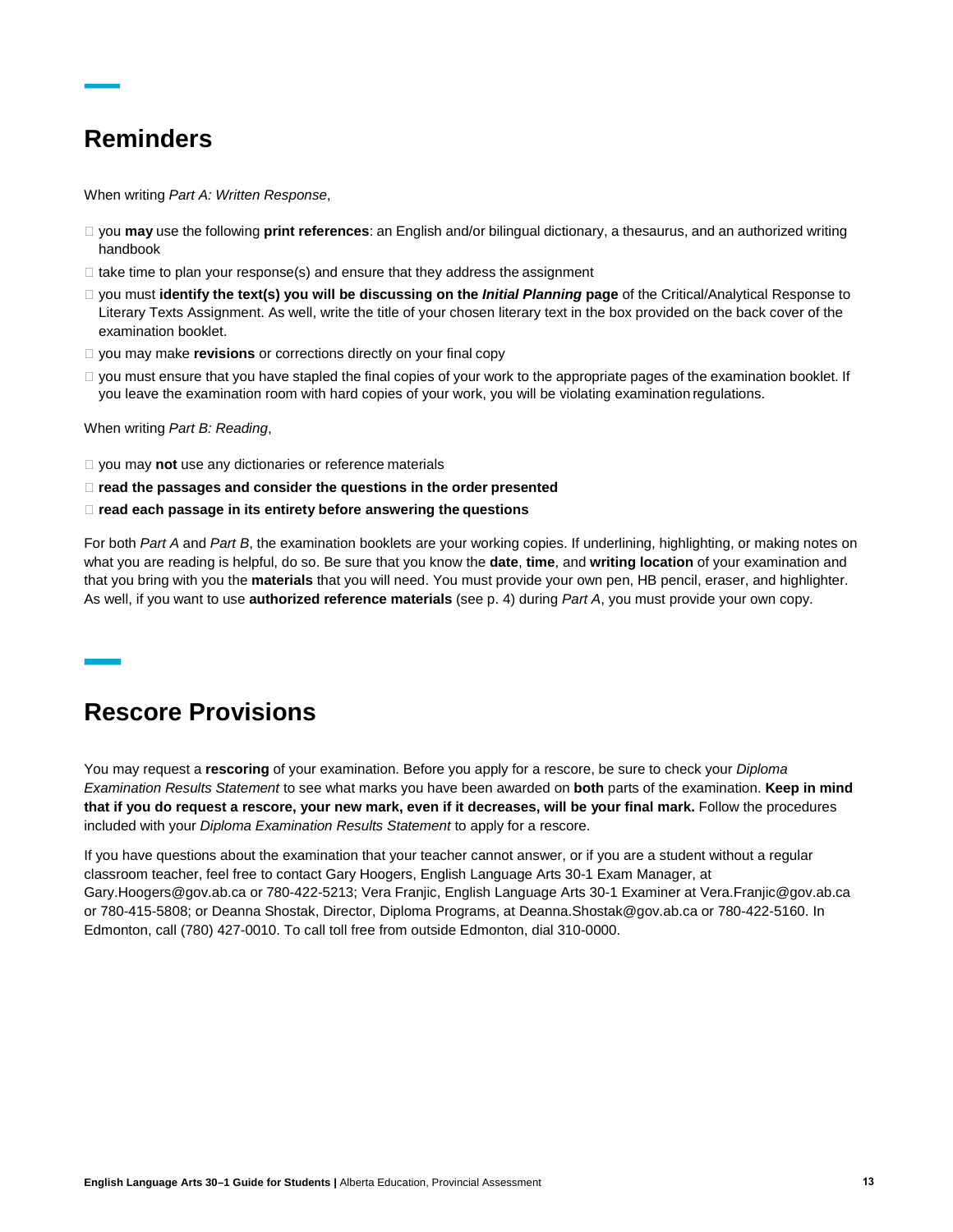# <span id="page-17-0"></span>**Appendix A: List of Literary Texts**

The following appendix is a compilation of literary texts that students have discussed on diploma examinations. If you are not in a classroom setting or wish to broaden your range of choices, you may want to study one or more selections from each of the categories on this list. This list is not prescriptive. **Choosing literature from this list does not guarantee success**. You may choose from this list or from other appropriate literary sources, including film. You will find experience with a variety of texts valuable in your preparation for writing the Critical/Analytical Response to Literary Texts Assignment and essential to your preparation for the reading comprehension required of you in *Part B* of the diploma examination.

Many of the short stories, poems, and drama selections in the following list are available in anthologies. These and other helpful resources are available through many public and school libraries.

#### **Short Stories**

"Araby"—Joyce "The Boat"—MacLeod "Boys and Girls"—Munro "Cathedral"—Carver "A Domestic Dilemma"—McCullers "Eveline"—Joyce "The Glass Roses"—Nowlan "The Guest"—Camus "Horses of the Night"—Laurence "The Lost Salt Gift of Blood"—MacLeod "Miss Brill"—Mansfield "On the Rainy River"—O'Brien "The Painted Door"—Ross "Paul's Case"—Cather "The Rocking−Horse Winner"—Lawrence "The Shining Houses"—Munro "Sonny's Blues"—Baldwin "The Spaces Between Stars"—Kothari "Sweetheart of the Song Tra Bong"—O'Brien "Touching Bottom"—Strutt "The Wall"—Sartre "The Yellow Wallpaper"—Perkins

**Drama** *Amadeus*— Shaffer *Bethune*— Langley *The Crucible*—Miller *Death of a Salesman*—Miller *A Doll's House*—Ibsen *Fences*—*Wilson The Glass Menagerie*—Williams *The Importance of Being Earnest*—Wilde *A Man for All Seasons*—Bolt *"Master Harold" ...and the boys*—Fugard *The Miss Firecracker Contest*—Henley *Oedipus Rex*—Sophocles *Man of La Mancha*—Wasserman *A Raisin in the Sun*—Hansberry *Rosencrantz and Guildenstern Are Dead*—Stoppard *A Streetcar Named Desire*—Williams

## **Nonfiction**

*The Glass Castle*—Walls *Into the Wild*—Krakauer *Into Thin Air*—Krakauer *Night*—Wiesel